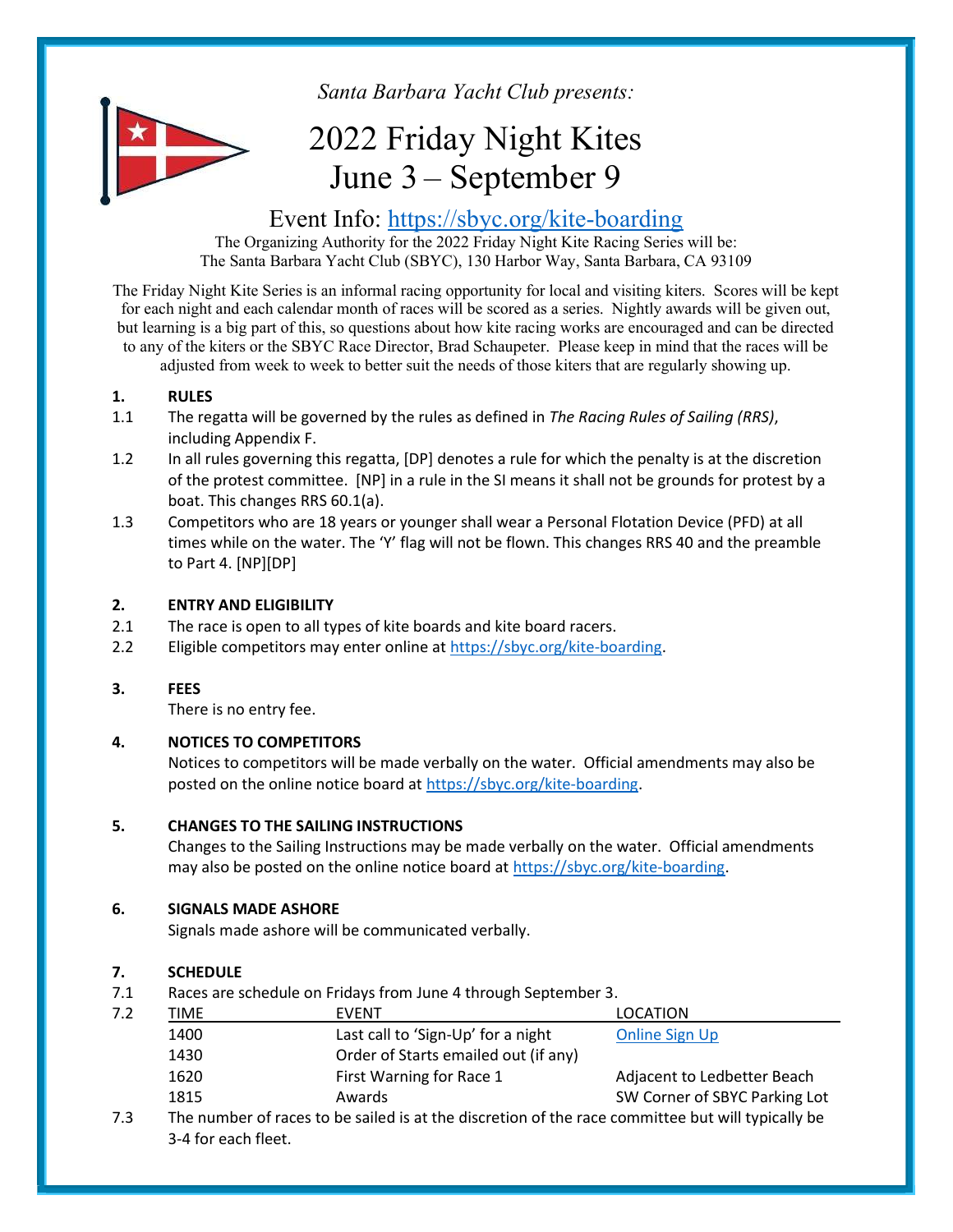### 8. CLASSES

- Foiling Ram Air Kites
- Foiling Tube Kites
- Non-Foiling Kites
- Wing Foil

 If enough competitors are signed up for any of the above classes on any given night, the class may be split into an 'A' and 'B' fleet.

#### 9. RACING AREA

The racing area will be adjacent to Ledbetter beach with 0.5 nautical miles.

#### 10. COURSES

Courses to be sailed are as shown in 'Attachment A – Friday Night Kites Course Chart'. Courses may be altered verbally on the water prior to a warning signal.

#### 11. MARKS

Marks are as shown in 'Attachment A – Friday Night Kites Course Chart'.

#### 12. THE START

12.1 The order of starts will be emailed out at approximately 1400 on each day of racing. If enough competitors are attending a given night, the goal is to start in this order… -Foiling Ram Air and Tube Kites -Non-Foiling Kites -Wing Foil

Subsequent starts will be based on what fleet is in the start area and ready to start.

#### 12.2 Races will be started using Appendix U – Audible Signal Racing System.

| Time          | <b>Signal</b>          |
|---------------|------------------------|
| Get ready!    | Multiple sounds        |
| 3 minutes     | 3 long sounds          |
| 2 minutes     | 2 long sounds          |
| 1:30 minutes  | 1 long, 3 short sounds |
| 1 minute      | 1 long sound           |
| :30 seconds   | 3 short sounds         |
| :20 seconds   | 2 short sounds         |
| $:10$ seconds | 1 short sound          |
| 5 seconds     | 1 short sound          |
| 4 seconds     | 1 short sound          |
| 3 seconds     | 1 short sound          |
| 2 seconds     | 1 short sound          |
| 1 second      | 1 short sound          |
| GO!           | 1 long sound           |

12.3 The starting line will be between a staff displaying an orange flag on the starting mark at the starboard end and the course side of the port-end starting mark as shown in 'Attachment A – Friday Night Kites Course Chart'.

#### 13. CHANGE OF THE NEXT LEG OF THE COURSE

Marks may be moved at any time provided no kite is on lay line to the mark being moved.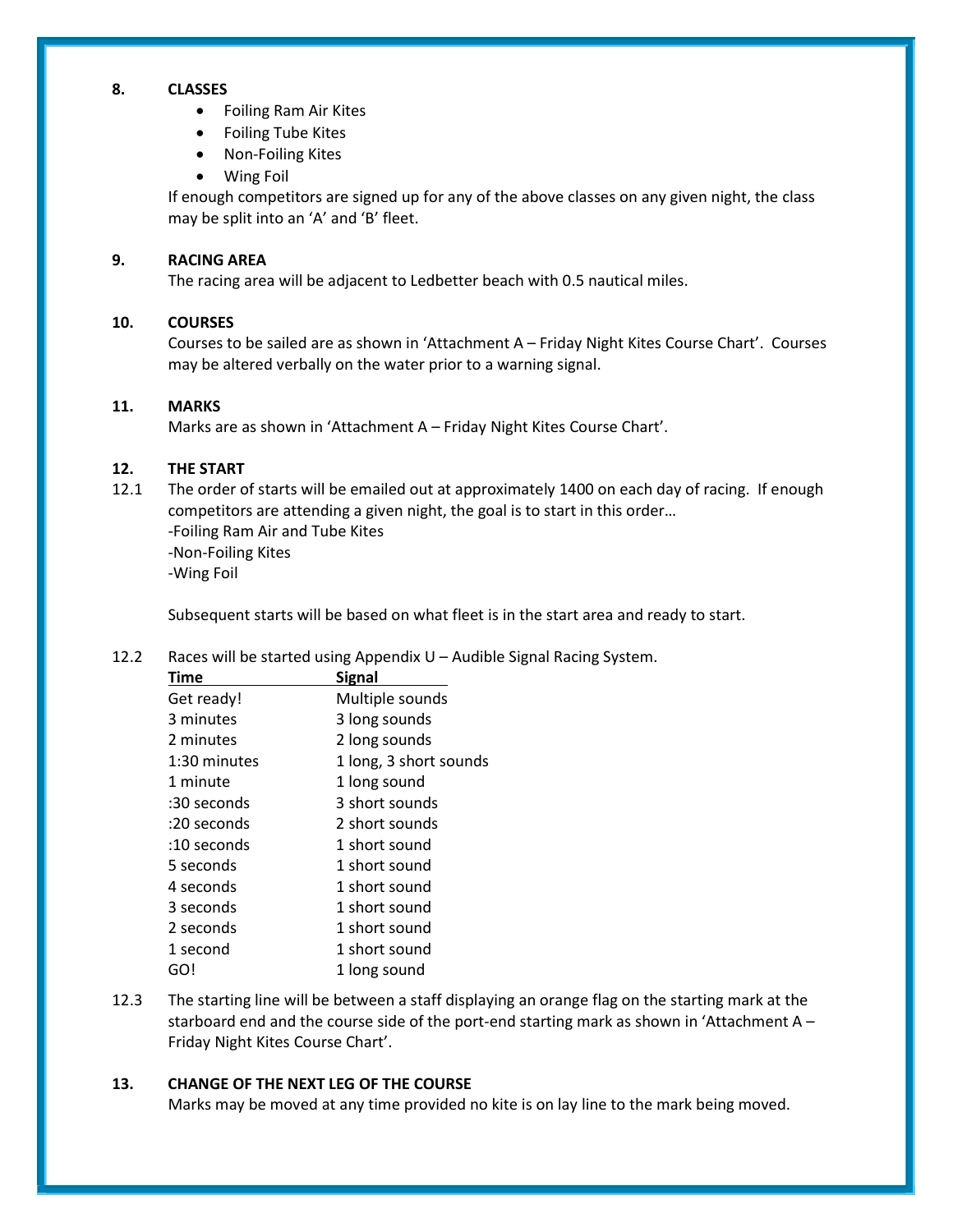#### 14. THE FINISH

- 14.1 The finishing line will be between a staff displaying an orange flag and the course side of the finishing mark.
- 14.2 If the race committee is absent when a competitor finished, she should report her finishing position in relation to nearby competitors, to the race committee at the first reasonable opportunity.

#### 15. PENALTY SYSTEM

Penalties will be as described in Appendix F.

#### 16. TIME LIMITS AND TARGET TIMES

- 16.1 Target times are 10-12 minutes per race.
- 16.2 Competitors may be scored where they are on the course to expedite racing, provided it can be done in a reasonable manner.

#### 17. PROTESTS AND REQUESTS FOR REDRESS

 Protests will be heard using '3 minute justice' and may be filed verbally with the Race Chair or Race Committee.

#### 18. SCORING

- 18.1 Competitors will be scored in the following classes: Foiling Ram Air Kites, Foiling Tube Kites, Non-Foiling Kites Each class may be split into an 'A fleet' and a 'B fleet' depending on participation on any given evening or during any given month of racing.
- 18.2 Nightly Placing: One (1) race is required to be completed for an individual evening. The lowpoint scoring system of Appendix A will apply for nightly placings, except that a competitor's nightly placing will be the sum of all her race scores.
- 18.3 Series Placing: There will be three scored monthly series: June, July, and August. A high point scoring system will be used and scores will be available at https://sbyc.org/kite-boarding.
- 18.3.1 Competitors that register for the series but fail to compete in that series shall be excluded from that series' scoring.

#### 19. SAFETY

- 19.1 Personal Floatation Devices are strongly recommended while racing. Competitors who are 18 years or younger shall wear a Personal Flotation Device (PFD) at all times while on the water. The 'Y' flag will not be flown. This changes RRS 40 and the preamble to Part 4. [NP][DP]
- 19.2 Helmets and impact vests are required. [NP][DP]
- 19.3 Competitors in need of assistance should wave at least one hand over head vigorously to get the attention of the Race Committee. [NP][DP]
- 19.4 Racers shall report to Race Committee if they are retiring from a race or future races at the first reasonable opportunity. A competitor may due this in person at the RC boat, on VHF channel 71, or by calling (310) 850-5213 once on shore. [NP][DP]

## 20. DISCLAIMER OF LIABILITY

RRS 3 states: 'The responsibility for a competitor's decision to participate in a race or to continue to race is theirs alone.' By participating in this event each competitor agrees and acknowledges that sailing is a potentially dangerous activity with inherent risks. These risks include strong winds and rough seas, sudden changes in weather, failure of equipment, boat handling errors, poor seamanship by other boats, loss of balance on an unstable platform, and fatigue resulting in increased risk of injury. Inherent in the sport of sailing it the risk of permanent, catastrophic injury or death by drowning, trauma, hypothermia or other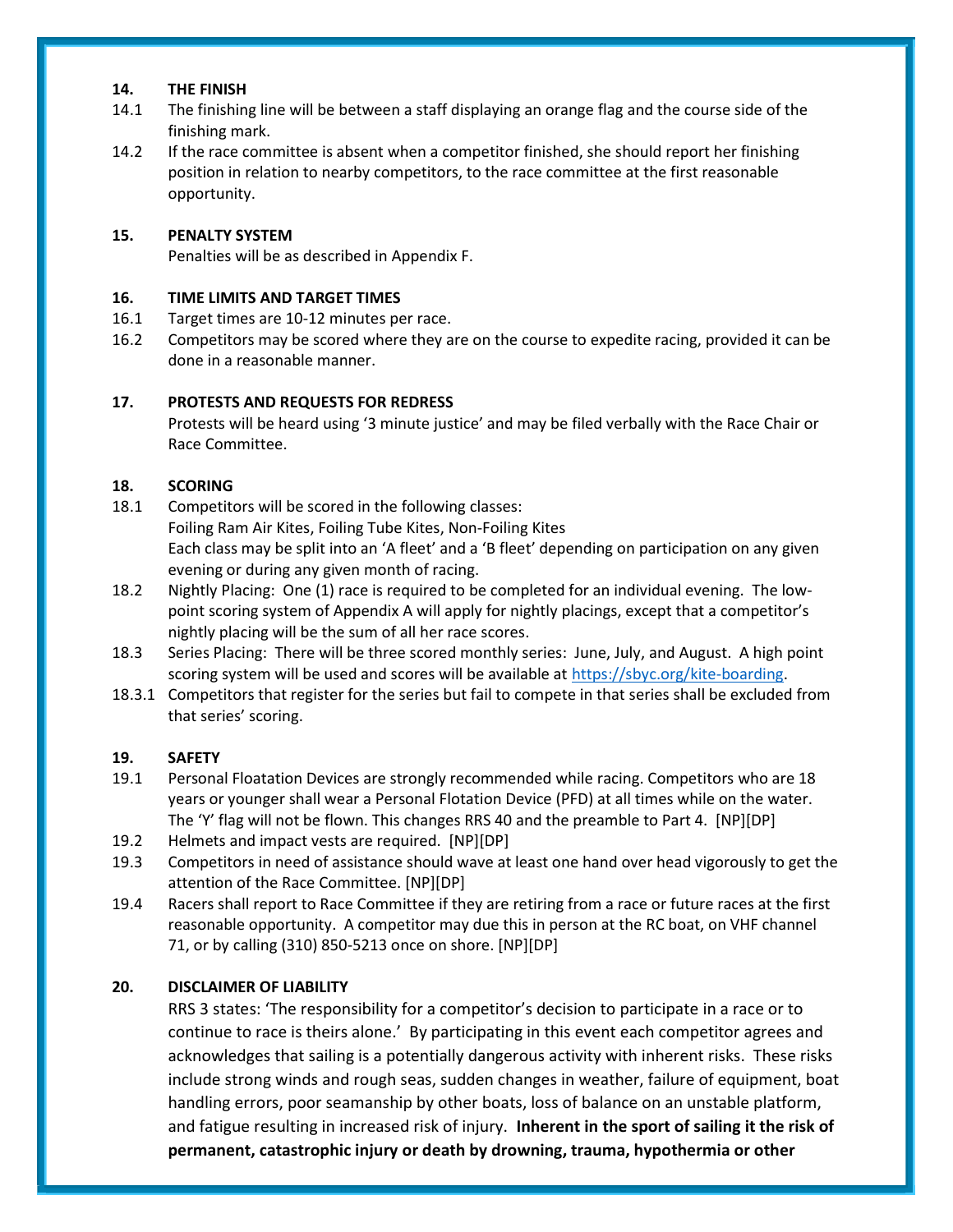causes. Participants in this event compete entirely at their own risk. The organizing authority will not accept any liability for material damage or personal injury or death sustained in conjunction with or prior to, during, or after the regatta.

#### 21. FURTHER INFORMATION

For more information, contact the SBYC Race Office at (805) 965-8112 / racing@sbyc.org or visit https://www.sbyc.org/water/kite-boarding.

## Friday Night Kites

## Attachment A – Wing Course Chart

\*Course will be set adjacent to the swimming buoys.



## Course 1: Start – 1 – Finish Course 2: Start  $-1 - 2 - 1 -$  Finish Course 3: Start  $-1 - 2 - 1 - 2 - 1 -$  Finish

\*Course number represents the number of laps.

### Notes:

-The course will be set adjacent to the swimming buoys.

-The start is between the orange flag on the RC boat and the 'pin' buoy.

-The starting and finishing 'pin' will be an orange or red inflatable ball.

-Marks 1 and 2 will be orange or red inflatable balls.